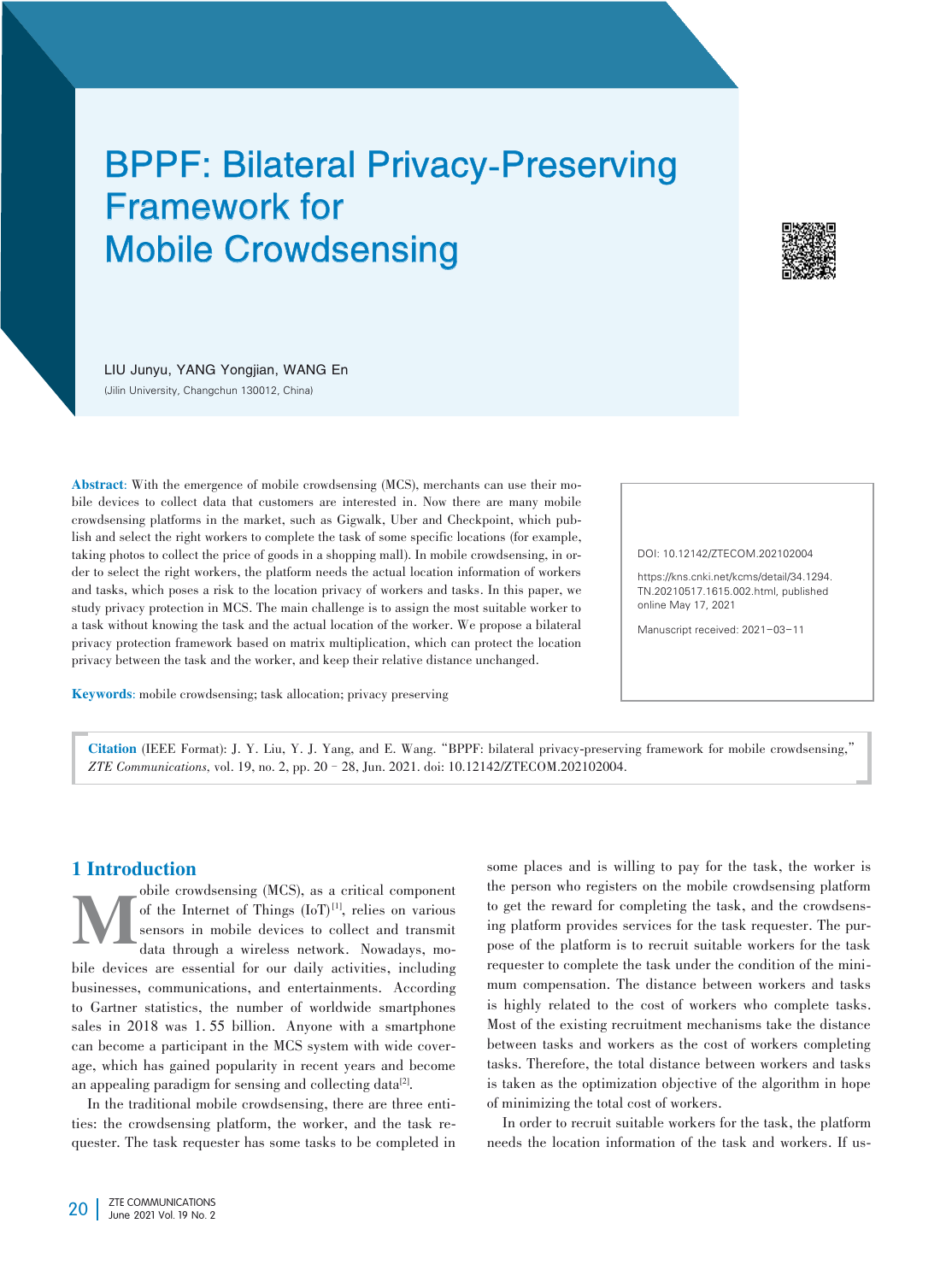ers upload their actual location, it will bring danger to the user's privacy and eliminate the user's enthusiasm to participate in mobile crowdsensing activities. The invasion of the privacy of workers may occur when a worker uploads his or her actual location information on the platform, which may infer the worker's identity and preference based on the worker's location information, and disclose the privacy information to a third party for profit. On the other hand, to select the right worker, the task requester publishes the task information on the platform, and the platform and all workers can see the information, which poses a risk to the privacy of the task requester, because in certain cases the location and content of the task needs to be protected for the requester. For example, people with health problems at home can seek help through mobile crowdsensing, but publishing her health problems and her home address clearly violates her privacy.

Therefore, many privacy protection methods have been proposed to deal with the problem of privacy leakage in mobile crowdsensing, such as anonymity, obfuscation and encryption<sup>[3]</sup>. By adding noise to the user's actual location and confusing it with other  $locations<sup>[4]</sup>$ , the secret sharing technology is used to encrypt the privacy information<sup>[5]</sup>, and k-anonymity is used to cluster a group of users to protect the user's privacy information<sup>[6]</sup>. However, most of the existing privacy protection work mainly focuses on the privacy protection of workers with little consideration of task privacy protection. Some works<sup>[7]</sup> consider the privacy of both workers and tasks, but they need an online trusted third party (TTP) to assist in the task allocation phase, which undoubtedly leads to high communication overhead and unnecessary delay in the task allocation phase.

Inspired by the privacy protection problem, we focus on designing a bilateral privacy protection framework, which chooses the right worker to minimize the total moving distance while protecting the location information of workers and tasks without an online TTP in the task allocation phase. Specifically, the whole geographic space is divided into several sub-re⁃ gions. The task requester maps the location of the task to the sub-region, uses a matrix to transfer the location information, then hides the actual location matrix, and uploads the confusing location matrix. Similarly, workers also map their positions to their sub-regions, use a matrix to transfer the position information, hide the actual location matrix, and upload the confusing location matrix. After receiving the confusing location matrix from the task requester and the worker, the platform uses the confusing location information instead of the actual location information to select the appropriate worker.

Obviously, if the location of the task and the location of the worker are both confusing, it is difficult for the platform to choose the right worker. Therefore, the first challenge of the bilateral privacy protection framework is to solve this problem: how to protect the location information of tasks and workers while keeping the relative distance constant. In this regard, we design a novel privacy protection method based on matrix multiplication, with which we can protect not only the location privacy of workers, but also the location privacy of tasks. At the same time, we can ensure that the platform can accurately measure the relative distance between tasks and workers through the confusing location matrix, so that the platform can select the right workers to minimize the total moving distance.

The contributions of our work are summarized as follows:

1) We propose a privacy protection framework to protect the location privacy of tasks and workers without an online TTP in the task allocation phase.

2) We design a novel location privacy protection method based on matrix multiplication, which can protect the location privacy of tasks and workers at the same time and retain the relative distance information after confusing the location, so that the platform can quantify the relative distance between workers and tasks through the confused location.

3) We have done a lot of experiments on real datasets to verify our proposed method. The experimental results show that our method outperforms the state-of-the-art method.

## 2 Related Work

In this section, we briefly introduce the related work of task allocation optimization and privacy protection.

## 2.1 Task Allocation Optimization

Task allocation aims to allocate appropriate workers to tasks based on some optimization objectives, such as the cost of recruiting tasks on the platform, the task coverage, and the quality of task completion. In Ref. [8], the authors take the number of recruited workers as the optimization objective in the task allocation stage. The fewer the number of workers, the less the recruitment cost. The platform focuses on selecting a minimum number of workers and ensures that tasks can be covered. In Ref. [9], the authors propose a task coverage oriented assignment method based on the worker analysis and worker attribute model. They propose to migrate certain qualified workers to the less popular tasks for increasing the task coverage, and meanwhile optimize other performance factors. In Ref. [10], the authors take the quality of task completion as the optimization objective of task allocation.

In the location-based mobile crowdsensing task allocation, the recruited workers often need to move from their current location to the task location to complete the data collection task. Therefore, in this kind of mobile sensing, the cost of workers completing the task is closely related to the workers'moving distance. Therefore, in order to minimize the recruitment cost, the platform often takes minimizing the total moving distance as the priority of task allocation. In Ref. [11], the authors propose a tabu search algorithm to select workers, considering various task requirements (sensors, location accessibility and reliability) and work specifications (available sensor set and speed) as well as task completion sequence, and the total mov-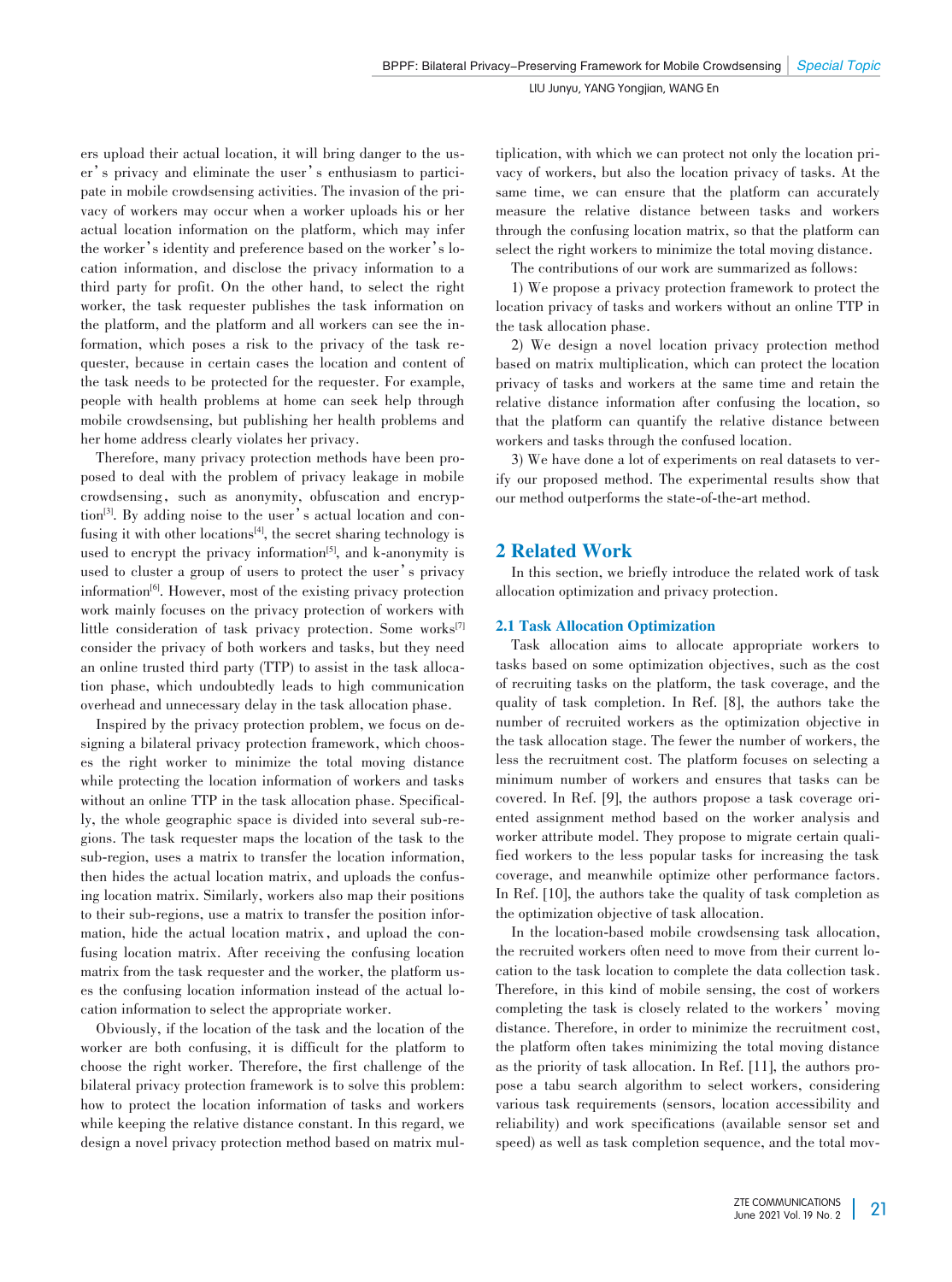ing distance of all workers is minimized. In Ref. [12], the authors study two kinds of multi-task assignment schemes which make the number of completed tasks the most and the total moving distance the shortest. In Ref. [13], the authors propose ActiveCrowd, a worker selection framework for multitask MCS environments under two situations, for time-sensitive tasks. Workers are required to move to the task venue intentionally, and the goal is to minimize the total distance moved. For delay-tolerant tasks, the goal is to minimize the total number of workers. None of the above work has considered the issue of privacy protection.

## 2.2 Privacy-Preserving Task allocation

The problem of privacy protection has attracted more and more attention. Until now, many privacy protection technologies have been used in MCS, such as anonymization, obfuscation, encryption, and authentication<sup>[3]</sup>, for the location-based mobile crowdsensing. In Ref. [14], the authors formulate a mixed-integer nonlinear programming problem to minimize the expected travel distance of the selected workers under the constraints of differential and distortion privacy. WANG et al.<sup>[15]</sup> propose a probabilistic winner selection mechanism (PWSM) to minimize the total travel distance with the obfuscated information from workers, by allocating each task to the worker most likely to be closest to it. The location privacy of workers is protected by adding Laplace noise to the distance between tasks and workers. WANG et al. [16] propose a location aggregation method, which groups users into a group to realize k-anonymity. However, all the above work only considers the location privacy of workers, while ignores the location privacy of tasks. Recently, there have been some works that consider both tasks' and workers' location privacy. For example, NI et al. [17] propose SPOON, a strong privacy-preserving mobile crowdsensing scheme supporting accurate task allocation based on geographic information and credit points of mobile users. Although this scheme protects the location privacy of workers and tasks, it can only determine whether the tasks and workers are in the same grid. In general, if there is no worker in the grid where a task is located, the platform needs to recruit workers from the nearby grid. This scheme is not suitable for this situation. YUAN et al. [18] devise a grid-based location protection method, which can protect the locations of workers and tasks. However, this method requires the task requester to calculate the neighbor grid code in a certain range in advance. If the workers in the range cannot meet the requirements of the task, the platform may need to recruit from outside the range. This method is not suitable for this situation. ZENG et al. [7] utilize the multi-secret sharing scheme to preserve location privacy in the MCS task assignment. However, this scheme is only suitable for edge computing environments with fog nodes, but not universal for traditional mobile crowdsensing. Different from the above work, the bilateral privacy-preserving framework (BPPF) in this pa-

per can protect the location privacy of tasks and workers, and it is convenient for the platform to measure the relative distance between tasks and workers in any range at the same time. Our proposed BPPF has universality, which is suitable for most mobile sensing scenarios.

## 3 Preliminaries

In this section, we briefly introduce the models of the system including the threat model and the privacy model, and the design purpose. Table 1 lists the notations frequently used in this paper.

## 3.1 System Model

Our system mainly includes four entities: task requesters, workers, crowdsensing platform and offline TTP.

1) Task requesters: Task requesters can be individuals, groups and organizations. They have some location-based data collection tasks, such as collecting traffic flow data of a certain road section, monitoring air pollution of a certain area, and taking photos to investigate commodity prices of a supermarket. They do not have the resources to complete the task, so task requesters pay a certain amount of reward to upload the task to the platform for crowdsensing services.

2) Workers: Workers are users with mobile smart devices (such as mobile phones, tablets and smart-watches). They register as workers on the mobile sensing platform in advance, and use their own devices to complete the tasks assigned by the platform and get paid.

3) Crowdsensing platforms: They have enough computing re⁃ sources and storage resources to provide mobile sensing services for task requesters. They receive some location-based task requests from task requesters and assign appropriate workers to the task. When a worker completes a task, the platform receives the data uploaded by the worker and sends it to the task requester.

4) Offline-TTP: The offline-TTP is responsible for generating the user's secret key, which is used to encrypt and decrypt the content of the task, as well as the disturbance matrix.

Definition 1 (location matrix): In this paper, we use a  $k \times k$ 

| <b>Notations</b> | Description                                          |
|------------------|------------------------------------------------------|
| $\boldsymbol{w}$ | A worker                                             |
| $\iota$          | A task                                               |
| $L_{w}$          | A matrix to represent the current location of a user |
| L,               | A matrix to represent the sensing area of a task     |
| $R_{\mu}$        | Confusion matrix of workers                          |
| $R_{\tau}$       | Confusion matrix of task requester                   |
| k                | The size of the location matrix                      |
| $\alpha$         | The matrix assignment variable                       |
| $K_{\mu}$        | Task encryption key                                  |
| SOD(R)           | Sum of diagonal elements of matrix $R$               |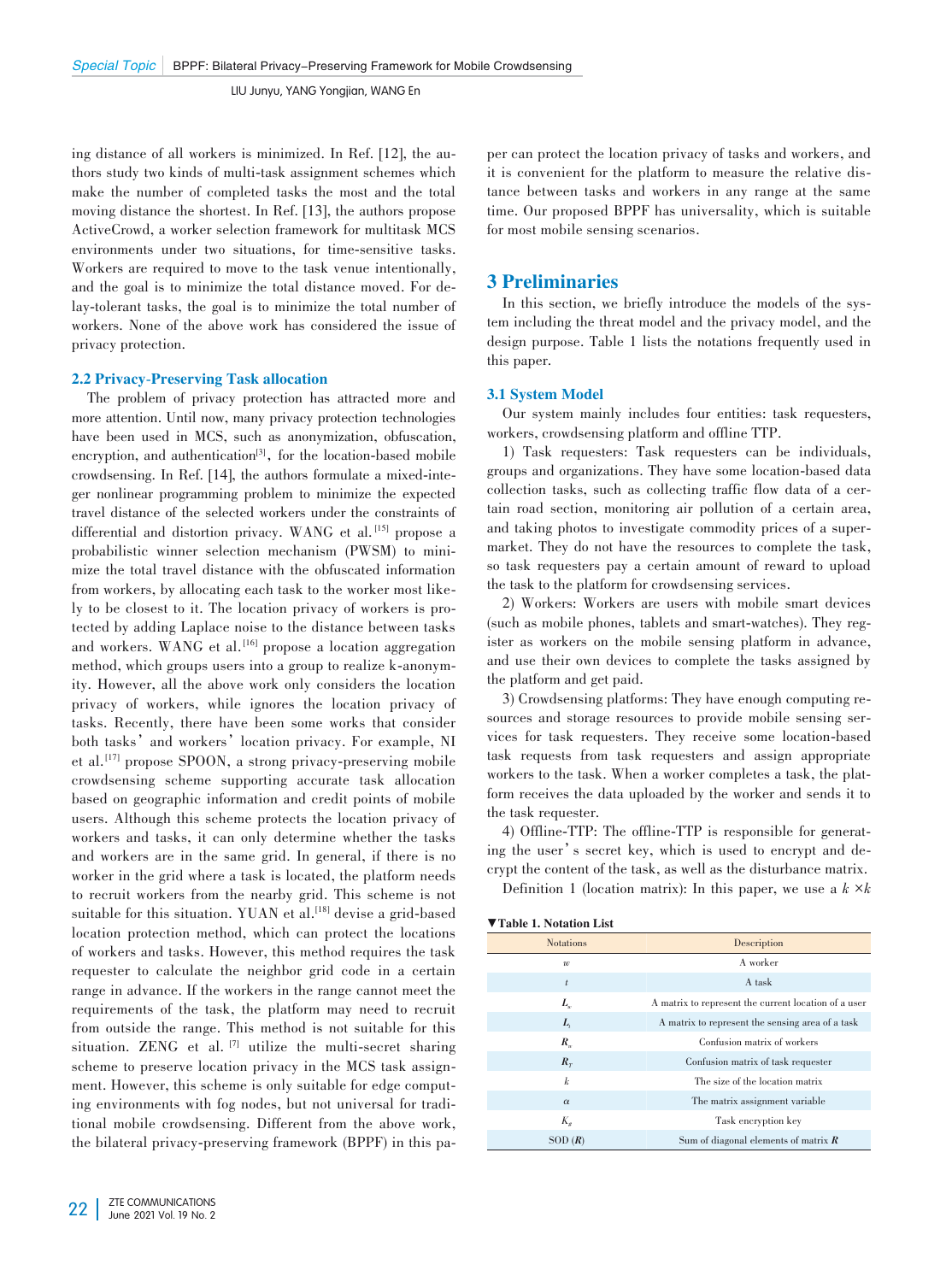matrix to represent the grid of locations of tasks and workers.

The platform divides the whole geographic space covered by its services into  $k \times k$  grids according to a certain granularity<sup>[19]</sup>. It is represented by a matrix  $L = \{ \psi_{ij} | 0 \le i \le k - 1, 0 \le j \le k - 1 \}$  $j \leq k - 1$ . Each element in the matrix corresponds to the divided grid in the actual geographic space. Therefore, the task requester uses a location matrix  $L_t$  to represent the location of the task. If the task is located in the *i*-th row and the *j*-th column of the grid space, the element corresponding to the task location matrix is represented by a large number, and the farther the elements of other positions in the position matrix are from the task, the smaller the number is. Similarly, workers use the same method to generate the location matrix  $L_w$ .

Definition 2 (travel distance): In the location-based MCS task, we need the worker's current location and the task's location for task allocation. Because the worker needs to cross the city block to reach the task's location, we use Manhattan distance as the travel distance between the worker and the task, i.e, if the location index of a task in the grid space is  $(i, j)$ and the worker's location index is (*m, n*), the travel distance between tasks and workers is shown as Eq. (1):

$$
d(t, w) = |i - m| + |j - n|.
$$
 (1)

## 3.2 Threat Model

The danger in MCS mainly comes from two aspects: external threats and internal threats<sup>[20]</sup>. External threats come from the outside of the MCS system and are initiated by external entities that have no contact with the MCS system. The main way is to steal the communication information of internal entities in the MCS system by monitoring the communication channel of entities in the MCS system, thus threatening the privacy of users. In this paper, the encryption technology is used to prevent such attacks. Internal threats come from the inside of the MCS system and are initiated by entities participating in MCS system activities. In this paper, we only consider privacy threats from the platform. We assume that offline-TTP is completely trusted, and similar to the traditional MCS privacy pro⁃ tection mechanism<sup>[7, 18, 21]</sup>, we assume that the platform is honest-but-curious, which means that they are not only honest with the pre-defined protocol, but also curious about the privacy of the requester and worker.

## 3.3 Privacy Model

We divide the privacy model into two categories as follows:

1) Bilateral location privacy: The location of workers and tasks needs to be protected. In this paper, the location of tasks and workers is represented by a matrix L, so we need to confuse the matrix *L* to protect the location privacy of workers and tasks.

2) Task content privacy: The task content may be sensitive to task requesters in some cases, so we need to protect task content from the platform.

### 3.4 Problem Formulation

Then, our problem has emerged as follows:

Bilateral privacy-preserving task allocation problem: In MCS, there is a set of tasks distributed in different locations  $T = \{t_1, t_2, \ldots, t_m\}$ , and a set of workers distributed in different locations  $W = \{w_1, w_2, \ldots, w_n\}$ . The honest-but-curious platform selects a set of workers based on the confusing information of tasks and workers. As shown in Eq. (2), the objective is to minimize the total travel distance of selected workers, where  $(t_j, w_j)$  represents an assignment.

$$
\sum_{j=1}^{\lfloor T \rfloor} \mathrm{d}(t_j, w_j) \tag{2}
$$

## 4 Overview of BPPF

In this section, we show the details of BPPF, a novel bilateral privacy protection framework, which can protect the location privacy of tasks and workers, as well as the content of tasks, while the task allocation phase does not need the participation of online TTP.

## 4.1 Service Setup

In order to build the MCS service, the platform first divides the whole geographic space into  $k \times k$  grid space (for example, longitude and latitude), and uses the matrix  $L_{k \times k}$  to indicate that each element in the matrix corresponds to a grid area in the grid space, and randomly selects value  $\alpha \in (k^2, +\infty)$ .

## 4.2 User Registration

In order to participate in MCS activities and prove that they are legal users, task requesters and workers must register in offline TTP in advance and generate authenticated ID:  $Sign_{SK}$ (*ID*), where SK is the authenticated private key of offline-TTP,  $Sign_{SK}(ID)$  can be verified by the corresponding authentication public key of the offline-TTP, i.e., if  $Verify_{PK}(Sign_{SK}(ID)) = ID$ , then the user is legal, and the signature of the TTP can prevent malicious attacks from simply forging ID to participate in MCS activities. At the same time, offline-TTP generates two matrices randomly, namely  $R_T$ ,  $R_W(R_T \times R_W = E)$ , and symmetric key  $K_{\mu}$ , where  $K_{\mu}$  is used to encrypt and decrypt the task content, and  $R_T$ ,  $R_W$  is the confusion matrix of task requester and worker to protect their location privacy.

## 4.3 Generation and Confusion of Location Matrix

Firstly, the whole geographic space is represented by a  $k \times k$ matrix, and each element in the matrix represents a small grid in the grid space. In order to retain the relative distance information between the task and the worker after confusion, a novel assignment rule of location matrix is designed in this paper. The specific details are shown in Algorithm 1. If the task requester has a task in one of the small grids, the elements in the corresponding location matrix are represented by a maximum number, and the farther the other elements are from the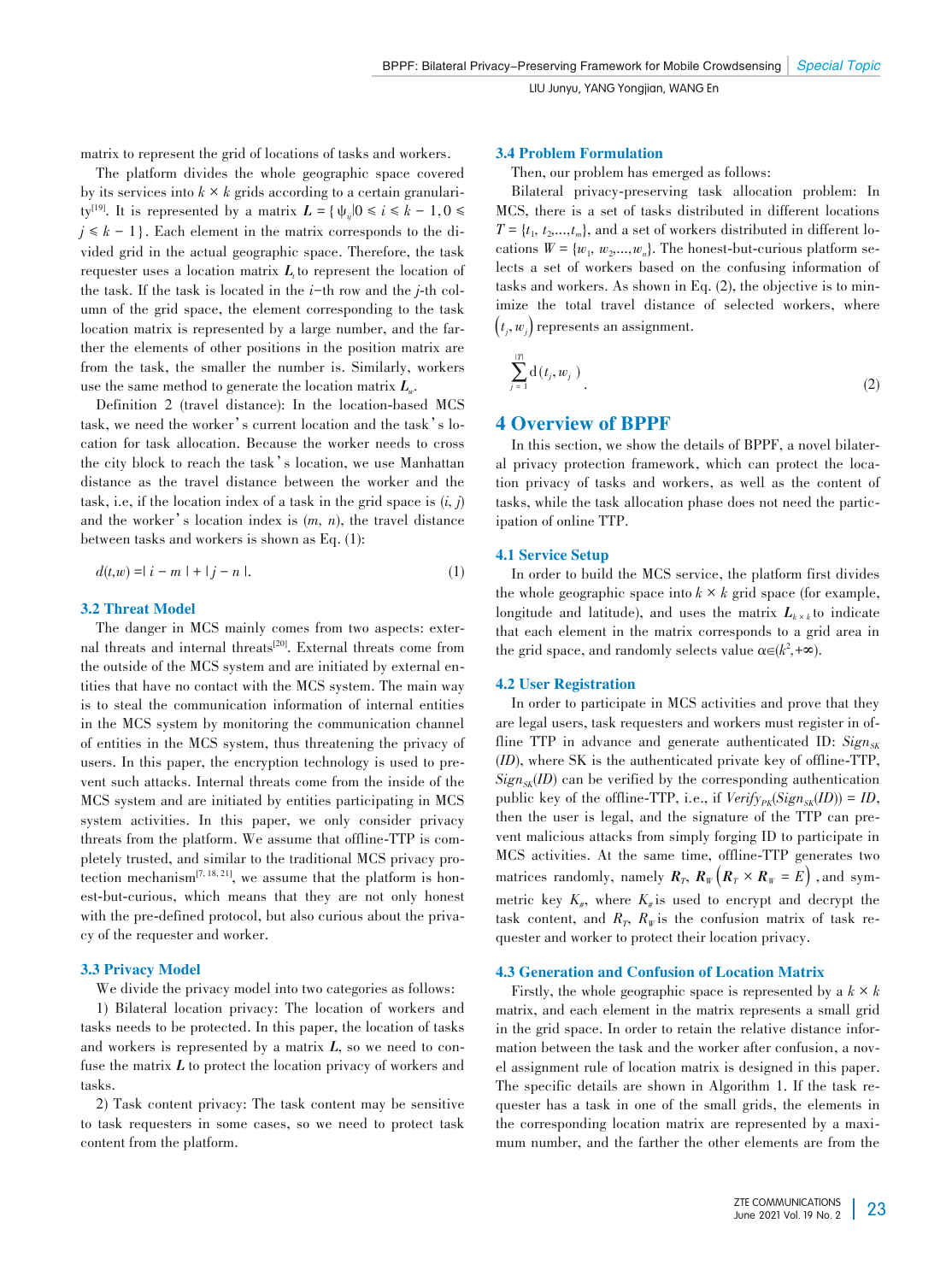task location, the smaller the assignment is. That is, if the task is located in the position with the matrix index of  $(i, j)$ , then the position element  $\psi_{xy}$  is assigned the value of  $\alpha^{2k-2}$ . The farther the other positions are from  $(i, j)$ , the smaller the element  $\psi$  assignment is. An example is shown in Fig. 1. After the task requester and the worker generate the corresponding location matrix *L*, in order to protect the location privacy of the task and the worker, they need to transform the actual location matrix *L* into the privacy-protected location matrix *L\** . Finally, the worker and the task requester upload the confusing location matrix to the platform.

Algorithm 1. Generating privacy-preserving location matrix

Input: task Location index (*i*,*j*) , worker Location index  $(m,n)$ 

Output: task confusion location matrix  $L_t^*$ , user confusion location matrix *L\* w*

1: Initialization:  $L_t \leftarrow 0, L_w \leftarrow 0$ 2: for each  $\psi_{(x,y)} \in L_t$  do 3:  $\psi_{x,y} = \alpha^{2k-2-|i-x|-|j-y|}$ 4: end for 5: for each  $\psi_{(x,y)} \in L_w$  do 6:  $\psi_{x,y} = \alpha^{2k-2 - |m-x| - |n-y|}$ 7: end for  $8: L_w^* = L_w \times R_w$ 9:  $L_i^* = R_T \times L_i^T$ 10: Return  $L^*_{w}$ ,  $L^*_{t}$ 

## 4.4 Privacy-Preserving Task Submission and Worker **Participation**

The task requester submits an encrypted task to the platform. For a task, the task requester submits its verifiable ID, the encrypted task content  $Enc(K_{\#}, t)$ , and the location matrix after confusion  $L^*_T$ , i.e.,  $task \leq t$ ,  $S_t$ ,  $Enc(K_*, t)$ ,  $L^*_t$ , where  $S_t$  denotes verifiable ID,  $Enc(K_{\#}, t)$  represents the task content encrypted with symmetric secret key, and  $L^*$ <sub>*T*</sub> represents the location matrix of the task after confusion. After the task requester submits the task to the platform, the platform first passes the verification  $S_t$  to check whether the task requester is a legal user, and then the platform assigns the right worker to the task. In order to participate in MCS activities, workers registered on the platform need to upload their verifiable ID and the confusing location matrix  $L^*_{w}$  to the platform, i.e, *user* =  $\langle w, S_w, L^*_{w} \rangle$ , where  $S_w$  denotes verifiable ID, and  $L^*_{w}$  represents the location matrix of the task after the confusion. After receiving the worker's information, the platform first checks whether the worker is legal, then stores the user's information locally and adds it to the candidate worker set.

## 4.5 Privacy-Preserving Task Matching and Distribution

After receiving the messages from the task and the worker, the platform allocates workers based on the confusion location matrix of task and worker  $L_i^*$ ,  $L_i^*$ . First, the platform computes



▲Figure 1. An example of generating privacy-preserving location matrix

 $R = L_t^* \times L_w^*$ , and then takes the sum of diagonal elements of result matrix  $R$ , SOD  $(R)$  as the standard to measure the distance between a pair of tasks and workers. The larger the value of SOD (*R*), the shorter the actual distance. The details will be explained in Theorem 1.

Each task needs one worker to complete, and the purpose of the platform is to minimize the total moving distance of the assigned workers. Because the relative distance SOD  $(R)$  obtained by the platform is inversely proportional to the actual distance, we can transform the problem into a maximum weight bipartite graph matching problem. The task and the worker are two disjoint point sets in the bipartite graph. The relative distance between the task and the worker SOD (*R*) is used as the weight of the edge between the task and the worker. Our goal is to find a set of edge sets to maximize the total weight, that is, the total moving distance of assigned workers is the minimum.

Theorem 1. The actual distance *d* between workers and tasks is inversely proportional to the relative distance SOD (*R*). That is, if  $d_1 < d_2$ , then  $SOD_1(R) > SOD_2(R)$ .

Proof. Assume the task's location is  $(i, j)$ , the corresponding location matrix is  $L_t$ , the worker's location is  $(m,n)$ , the corresponding location matrix is  $L_w$ ,  $R = L_t^* \times L_w^*$ , and SOD (*R*) is the sum of diagonal elements of matrix *R*. The formulas are:

$$
d_1 < d_2 \tag{3}
$$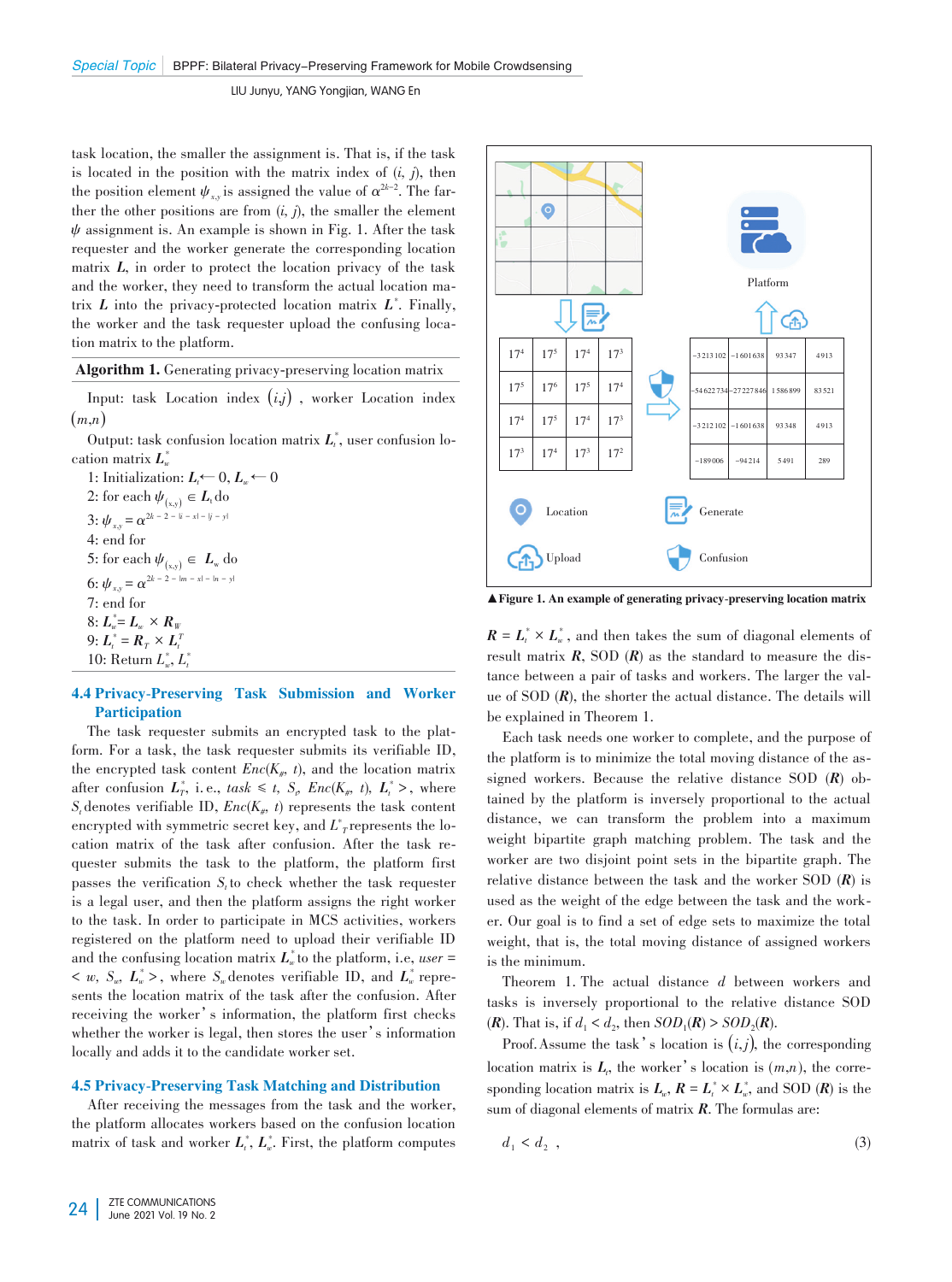$$
SOD_1(R) > SOD_2(R), \tag{4}
$$

where  $d_1$  is the Manhattan distance between task 1 and worker 1 and  $d_2$  is the Manhattan distance between task 2 and worker 2. Formulas (3) and (4) can be transformed into the following form:

$$
\left| i_1 - m_1 \right| + \left| j_1 - n_1 \right| < \left| i_2 - m_2 \right| + \left| j_2 - n_2 \right| \tag{5}
$$

$$
\sum_{x=0}^{k-1} \sum_{y=0}^{k-1} \alpha^{4k-4-\left(|i_1 - x| + |j_1 - y| + |m_1 - x| + |n_1 - y|\right)} > \n\sum_{x=0}^{k-1} \sum_{y=0}^{k-1} \alpha^{4k-4-\left(|i_2 - x| + |j_2 - y| + |m_2 - x| + |n_2 - y|\right)}.
$$
\n(6)

The expansion of  $SOD(R)$  is the accumulation of  $k^2$  items, which is recorded as *ζ*. For the next proof, first of all, we want to get the value range of *ζ*. According to the properties of the exponential function, the minimum value of  $\zeta$  is not less than 0. When the index number is the largest, the value of  $\zeta$  is the largest. Therefore, the problem of finding the maximum value of  $\zeta$  is to find a point  $(x, y)$  in the two-dimensional space of  $\{x, y\}$ *y*)  $|0 \le x \le k-1, 0 \le y \le k-1$ } so that the sum of the Manhattan distance from this point to point  $(i, j)$  plus the Manhattan distance to point  $(m, n)$  is the minimum. According to the image, the minimum value of  $|i - x| + |j - y| + |m - x| + |n - y|$  is  $|i$  $m| + |j - n| = d$ , so the maximum value of  $\zeta$  is  $\alpha^{4k-4-d}$ , and finally the value range of  $\zeta$  is (0*,*  $\alpha^{4k-4-d}$ ). So formula (6) can be transformed into formula (7).

$$
\alpha^{4k-4-d_1} + \zeta_1 + \zeta_2 + \cdots + \zeta_{k^2-1} >
$$
  

$$
\alpha^{4k-4-d_2} + \zeta_1 + \zeta_2 + \cdots + \zeta_{k^2-1}.
$$
  
(7)

By narrowing the left side of inequality (7) and enlarging the right side, we get inequality (8):

$$
\alpha^{4k-4-d_1} > k^{2} \alpha^{4k-4-d_2}.
$$
 (8)

We divide both sides of inequality (8) by  $\alpha^{4k-4-d_2}$ , and then the inequality (9) is obtained.

$$
\alpha^{d_2 - d_1} > k^2,\tag{9}
$$

where  $d_1$  and  $d_2$  is the Manhattan distance in the grid space and the minimum value of  $d_2$  is  $d_1+1$ . From inequality (9), we can draw the following conclusion: if  $\alpha > k^2$  and  $d_1 < d_2$ , SOD<sub>1</sub>  $(R)$  > SOD<sub>2</sub>( $R$ ) must be true.

## 4.6 Task Extraction and Execution

After receiving the task assigned by the platform, the work—

er first performs the decryption operation to obtain the task content  $Dec(K_{#}, Enc(K_{#}, t))$ . Only authenticated legitimate users have the secret  $K_{#}$ . After the worker completes the task, the collected data is encrypted with the secret key and uploaded to the platform  $\lt w$ ,  $S_w$ ,  $Enc(K_w, date) >$ . After receiving the information forwarded by the platform, the task requester first verifies whether *w* is a legitimate user and then decrypts the sensor data with the secret key.

## 5 Experimental Evaluation

In this section, we evaluate the performance of BPPF by theoretical analysis and extensive experiments based on realworld datasets.

## 5.1 Experimental Setup

1) Datasets. In the simulations, we adopt two widely used real-world datasets: Feeder<sup>[22]</sup> and GeoLife<sup>[23]</sup>. Feeder contains four kinds of data, i.e., the cellphone call detail records data, smartcard data, taxicab GPS data, and bus GPS data collected from Shenzhen. GeoLife is from the user's mobile phone data which records the user's mobile trajectory data. For the Feeder dataset, we preserve the tax ID, the latitude, and the the longitude to construct the worker's attributes. The selected users locate in the area with a latitude ranging from 22.488899 to 22.7491, and a longitude ranging from 113.801048 to 114.241135. For the GeoLife dataset, we construct workers' attributes by extracting the user ID, the latitude and longitude. The selected users locate in the area with a latitude ranging from 40.013225 to 40.424714, and a longitude ranging from 116.327406 to 116.655039. We split the urban area of Feeder and GeoLife into  $40 \times 40$  grids, each with the size of  $1 \text{ km} \times 1 \text{ km}$ .

2) Baseline approaches. In this paper, we compare our strategy with the following benchmarks: No-privacy, the strategy which is the no-privacy-version of our strategy without the confusion strategies; PriRadar<sup>[18]</sup>, a grid-based bilateral privacy protection framework. For the convenience of comparison, we set the hash table  $H(t) = 1$ ,  $H(w) = 1$ . This means that a task needs to be completed by one worker, and a worker can only complete one task, meanwhile we do not set the noise hash code.

3) Evaluation metrics. We use the following metrics to evaluate the compared algorithms: the number of completed tasks and the travel distance, which are the main metrics to evaluate our strategy.

4) Setting. All the algorithms were implemented in Java. All the experiments were evaluated on a notebook with Intel Core i7-4720HQ central processing unit (CPU), of which the clock rate is 2.60 GHz and the memory is 8.00 GB. The operation system is 64-bit Windows 10.

### 5.2 Number of Completed Tasks Evaluation

We first compare the performance of No-privacy, BPPF,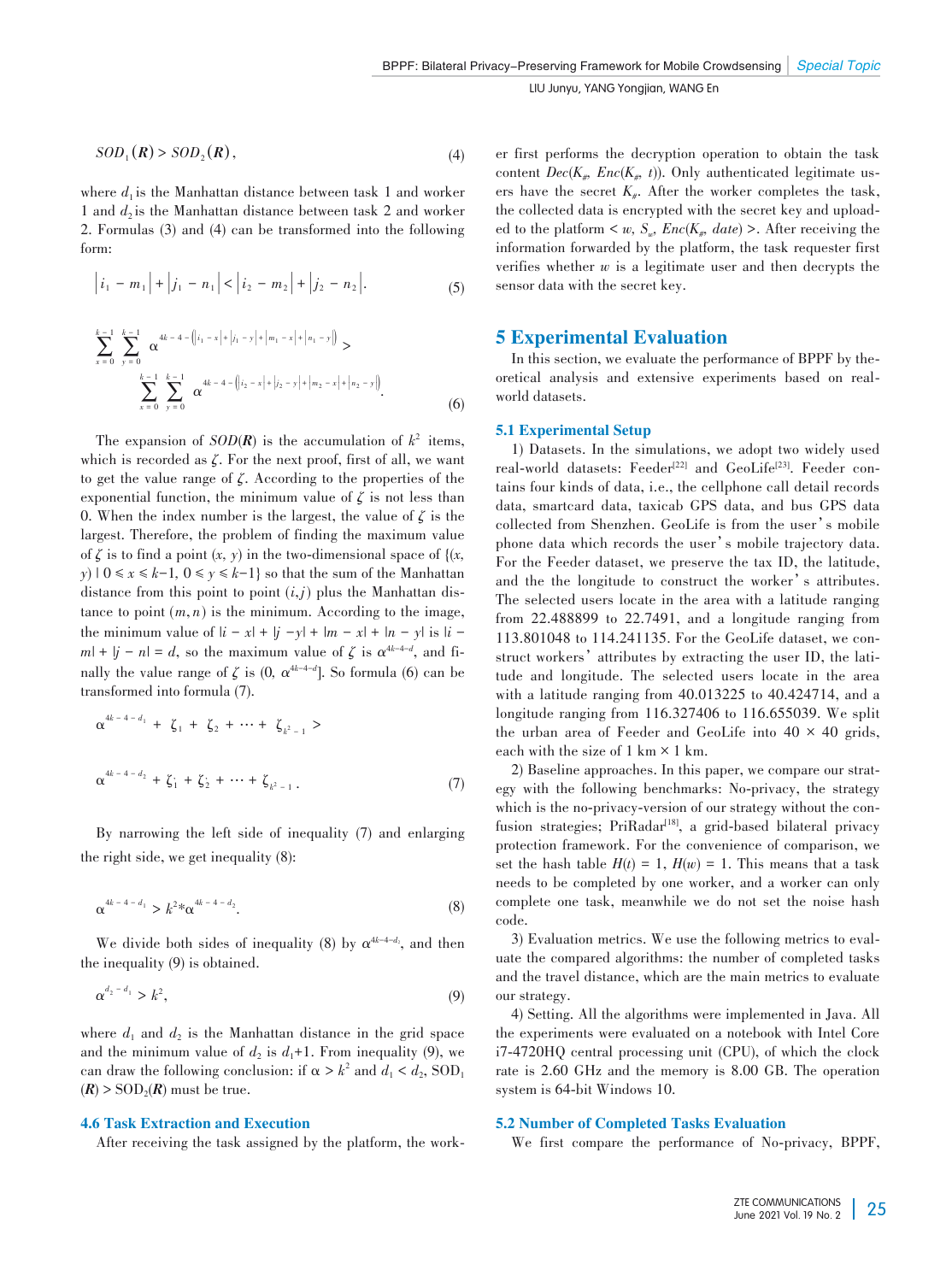and Pripadar in the number of tasks completed. In the specific experiment, we randomly select the user information from the dataset to construct the worker attributes. As shown in Fig. 2, we can see the No-privacy method and our BPPF method can allocate all tasks by changing the number of tasks from 50 to 130, because both methods can find a maximum matching scheme in task allocation, while the number of tasks completed by Pripadar method increases with the increase of search distance under the same number of tasks. This is because the effect of Pripadar is related to the search distance (d). With the increase of search distance, the platform has more workers to choose and a task is more likely to be assigned to a worker. Then we compare the numbers of completed tasks with different algorithms with respect to different numbers of workers, and we change the number of workers from 50 to 130. As shown in Fig. 3, we can see that the No-privacy and BPPF methods can assign all tasks even when the number of workers is equal to the number of tasks. While in the case of the same search distance, the number of tasks completed by Pripadar method increases with the increase of the number of workers, because with the increase of the number of workers, there are more workers to choose within the search distance of a task.

### 5.3 Travel Distance Evaluation

We then evaluate the travel distance. The travel distance is defined as the sum of the Manhattan distances between all assigned workers and task pairs. For consistency, we set the search distance (d) of Pripadar so that all tasks can be as-







▲Figure 3. Completed tasks vs. number of workers

signed. As shown in Fig. 4, the moving distances of the three methods increase with the number of tasks. We can observe that the No-privacy method and our BPPF method are always better than Pripadar. As shown in Fig. 5, the travel distance of the three methods decreases with the increase of the number of workers. This is because with the increase of the number of workers, a task is more likely to be assigned to a closer worker. The result of GeoLife dataset does not change obviously. Because the user location distribution of GeoLife dataset is relatively concentrated, while the user location distribution of Feeder is relatively scattered, the workers assigned by Geo-Life dataset are already the optimal workers when the number of workers is small. Even if the number of workers increases, the change of moving distance will not be greatly reduced. From Figs. 4 and 5, we can observe that the No-privacy method and our BPPF method are always better than Pripadar, and our BPPF method has almost no difference with No-privacy, which indicates that our method can achieve accurate task allocation under the condition of protecting tasks' and workers' positions.

#### 5.4 Location Privacy

We also do experiments to verify our proposed bilateral privacy protection mechanism based on the matrix. We set the task location as (0, 0), then 100 workers are set in different grids, and the relative distance SOD  $(R)$  calculated by the platform is shown in Fig. 6. We can observe that the farther the worker is from the task, the smaller the relative distance is,



Figure 4. Travel distance vs. number of tasks



▲ Figure 5. Travel distance vs. number of workers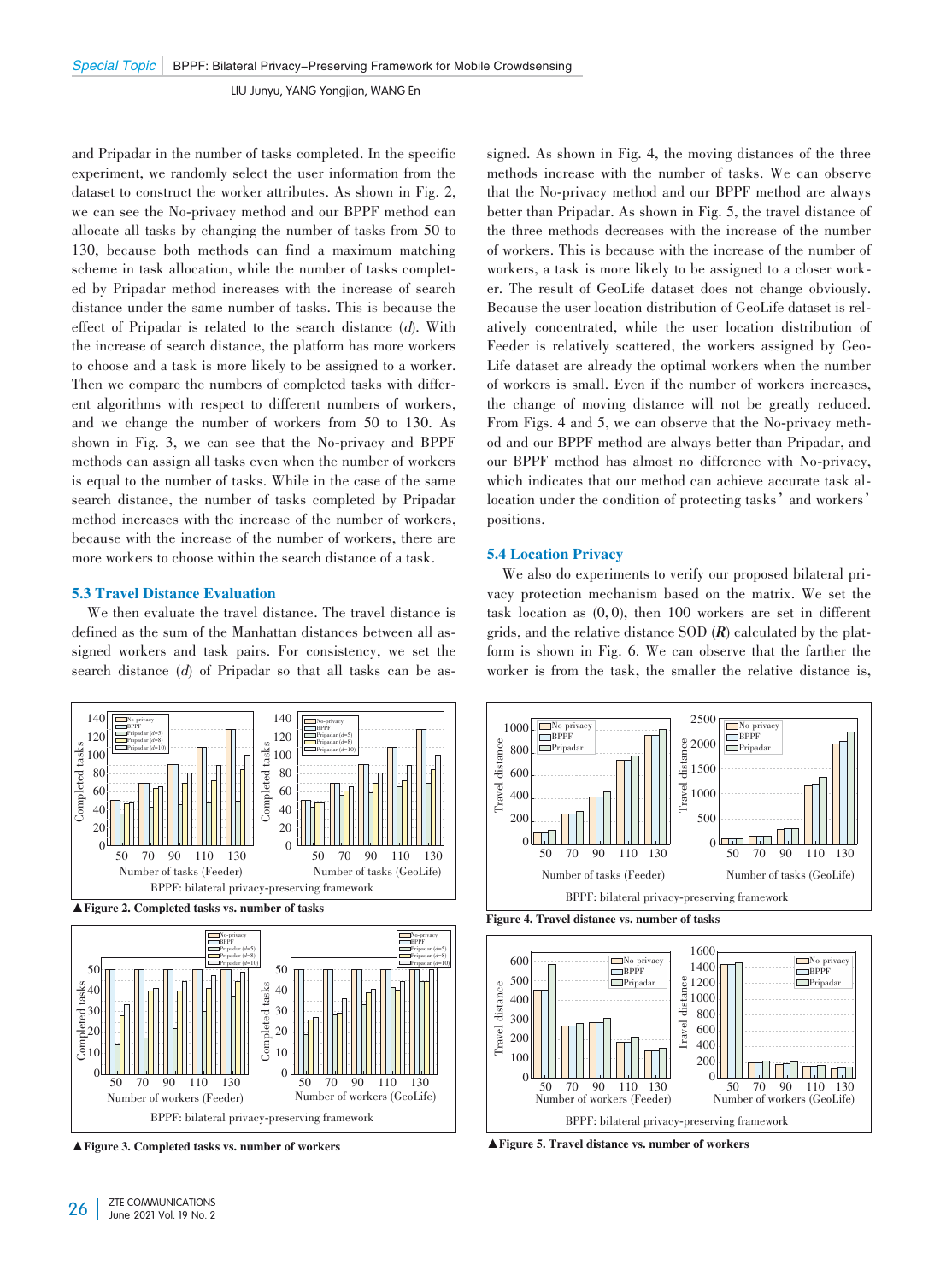

▲Figure 6. Sum of diagonal elements of result matrix *R*

which also proves Theorem 1 mentioned in Section 4.

The sensing region of a task is represented by a matrix *L<sup>t</sup>* , which is randomized by a confusing matrix  $R<sub>T</sub>$  to generate the privacy preserving location matrix  $L_t^*$ , and the worker's location is also replaced by a privacy preserving location matrix *L\* <sup>w</sup>*. The platform can not know any location information of tasks or workers through these two matrices  $L_t^*$  and  $L_{w}^*$ . The elements and location mapping rules of the actual location matrix are changed by matrix multiplication  $L_t \times R_T$ , and this change varies with the confusion matrix  $R_T$ , so the platform cannot find the information of the actual location matrix from the privacy protected location matrix. After the platform receives the privacy protection location mentioned above, the user's actual location is hidden in the grid. Even if the user's actual grid is obtained, it can protect the user's location privacy to a certain extent.

## 5.5 Computational Overhead

Finally, we discuss the computation cost of our method. Because our privacy-preserving method is based on matrix multiplication, the computation cost in BPPF depends on the dimension of the matrix, such as the granularity of the grid. The smaller the granularity, the larger the precision and the size of the matrix. For task requesters and workers, the computation cost is  $M_{k \times k} \times M_{k \times k}$ , which means one matrix multiplication operation. For the platform, in order to allocate tasks, the platform needs to calculate the sum of diagonal elements of two matrix multiplication result matrices, so the platform can only calculate diagonal elements, and the computation cost is 1/*k* ×  $\left(M_{k\times k}\times M_{k\times k}\right) +$   $O\!\left(n^3\right)$ , where  $O\!\left(n^3\right)$  means the time complexity of the weighted bipartite graph matching algorithm. The time taken by a user to generate the privacy protection location matrix in the case of different size matrices is shown in Fig. 7. It is acceptable for users to spend such computing resources to ensure privacy. Finally, Fig. 7 shows the running time of the whole framework with a fixed number of tasks of 50.



Figure 7. Time vs. dimension of the matrix and number of workers

## 6 Conclusions

In this paper, we study the problem of bilateral privacy protection in mobile sensing. We map the location of workers and tasks to the grid, use a novel location matrix generation method to represent the user's location information, and propose a location matrix obfuscation method based on matrix multiplication, which can preserve the relative distance information between tasks and workers while protecting their location privacy. Finally, extensive simulations based on real world datasets verify the performance of our method.

#### References

- [1] LUO T, HUANG J W, KANHERE S S, et al. Improving IoT data quality in mobile crowd sensing: a cross validation approach [J]. IEEE Internet of Things journal, 2019, 6(3): 5651–5664. DOI: 10.1109/JIOT.2019.2904704
- [2] GANTI R K, YE F, LEI H. Mobile crowdsensing: current state and future challenges [J]. IEEE communications magazine, 2011, 49(11): 32 – 39. DOI: 10.1109/MCOM.2011.6069707
- [3] LIU Y T, KONG L H, CHEN G H. Data-oriented mobile crowdsensing: A comprehensive survey [J]. IEEE communications surveys & tutorials, 2019, 21(3): 2849–2885. DOI: 10.1109/COMST.2019.2910855
- [4] WANG L Y, ZHANG D Q, YANG D Q, et al. Sparse mobile crowdsensing with differential and distortion location privacy [J]. IEEE transactions on information forensics and security, 2020, 15: 2735 - 2749. DOI: 10.1109/ forensics and security,  $2020$ ,  $15: 2735$  -TIFS.2020.2975925
- [5] XIAO M J, GAO G J, WU J, et al. Privacy-preserving user recruitment protocol for mobile crowdsensing [J]. IEEE/ACM transactions on networking, 2020, 28 (2): 519–532. DOI: 10.1109/TNET.2019.2962362
- [6] ZHANG Y H, LI M, YANG D J, et al. Tradeoff between location quality and privacy in crowdsensing: An optimization perspective [J]. IEEE Internet of Things journal, 2020, 7(4): 3535–3544. DOI: 10.1109/JIOT.2020.2972555
- [7] ZENG B, YAN X F, ZHANG X L, et al. BRAKE: bilateral privacy-preserving and accurate task assignment in fog-assisted mobile crowdsensing [J]. IEEE systems journal, 9278, (99): 1–12. DOI: 10.1109/JSYST.2020.3009278
- [8] GAO G J, XIAO M J, WU J, et al. DPDT: A differentially private crowd-sensed data trading mechanism [J]. IEEE Internet of Things journal, 2020, 7(1): 751– 762. DOI: 10.1109/JIOT.2019.2944107
- [9] SONG S W, LIU Z D, LI Z J, et al. Coverage-oriented task assignment for mobile crowdsensing [J]. IEEE Internet of Things journal, 2020, 7(8): 7407–7418. DOI: 10.1109/JIOT.2020.2984826